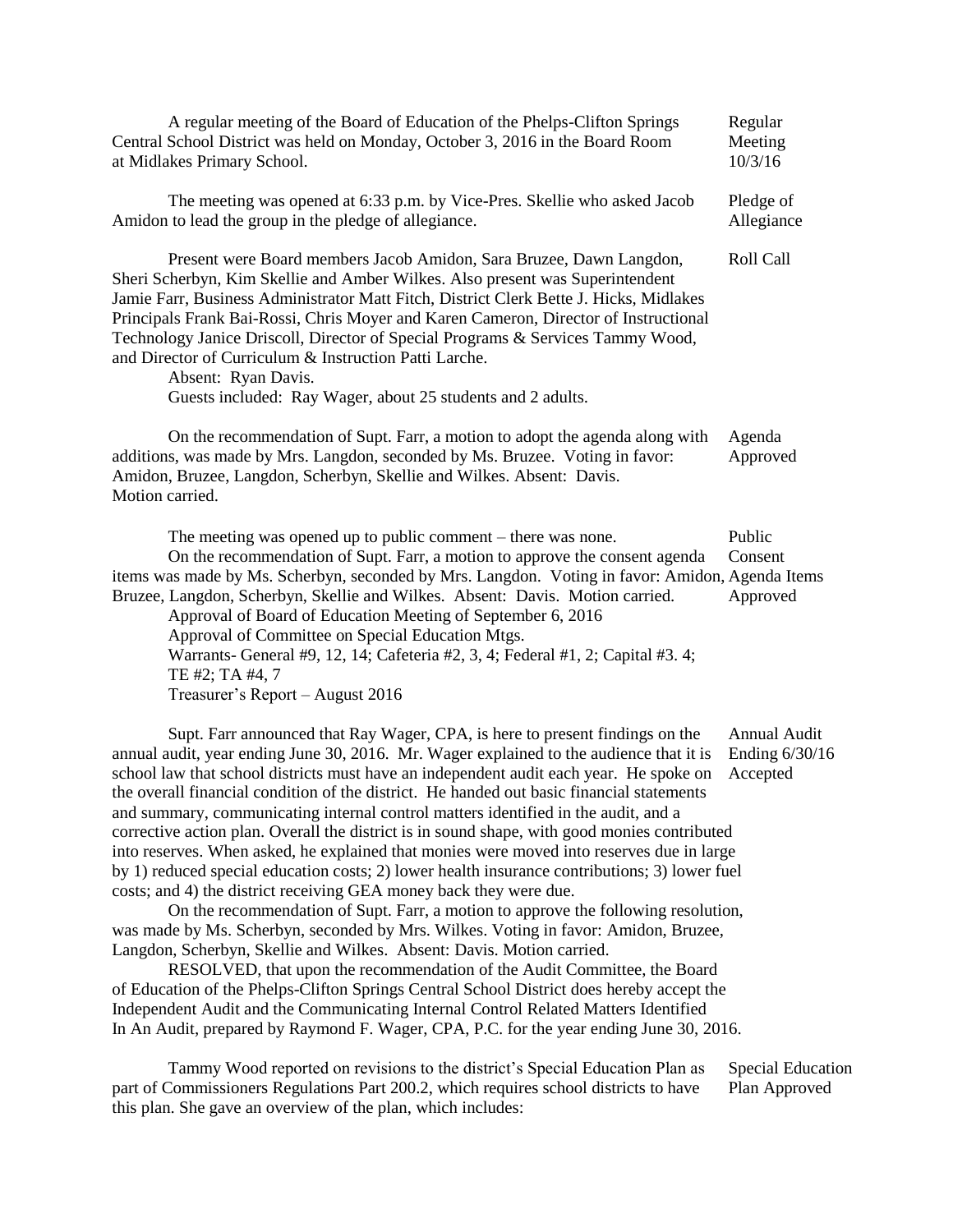## Regular Meeting

## 10/3/16

-2-

- $\checkmark$  previously approved AIS plan
- $\checkmark$  working with preschool special education beginning at age 2
- $\checkmark$  pre-referral strategies and showed the tiers beginning with tier 1 general education and then going to tier  $2 \& 3$  which include interventions
- $\checkmark$  this is a building level process and showed the number of students in each class per building
- $\checkmark$  the goal is to place students in the least restrictive environment
- $\checkmark$  services across the district include speech, OT, PT
- $\checkmark$  showed out of district placements
- $\checkmark$  explained categories of identified students
- $\checkmark$  showed a budget that include grants with staff salaries allocated
- $\checkmark$  showed future objectives for special programs, upgraded every 2 years
- $\checkmark$  stated the district currently has 35 total ENL students, and there is a need to create protocols & practices for them

On the recommendation of Supt. Farr, a motion to approve the Special Education plan as presented was made by Mrs. Wilkes, seconded by Mrs. Langdon. Voting in favor: Amidon, Bruzee, Langdon, Scherbyn, Skellie and Wilkes. Absent: Davis. Motion carried.

| The Board's Policy committee will need to meet to discuss some policies    | Policy    |
|----------------------------------------------------------------------------|-----------|
| prior to the next Board meeting. A reminder that committee members include | Committee |
| Sara Bruzee, Ryan Davis, Frank Bai-Rossi and Jamie Farr.                   |           |

Sheri Scherbyn reported on the 4 County School Board's meeting of the Board 4 County of Directors last Tuesday. She said it was interesting, and they are looking for School Boards programming ideas to share with other districts in the future. Sheri suggested that perhaps Midlakes would share what has been working here with our AIS co-teaching push in model.

The Board looked at the goals they created last Board meeting for the 2016-17 Board of school year, which include: Education **Exercise 2.1** Education

- 1) One professional development program per board member per semester Goals
- 2) Ensure a full board retreat, with full agenda, team building, and use an outside facilitator – date to be set directly after the board/budget election
- 3) Ensure that at least 4 board members attend key recognition ceremonies
- 4) Ensure at least 3 board members participate in community service event each year
- 5) Deliver "thank-you" trays (cookies) to businesses with vision &mission included; bring board member, administrator, student, etc. Each business will then nominate the next recipient in an alternate town.

Kim Skellie asked for a further explanation of the thank-you trays for businesses in the community, and there was discussion on the concept. Board members commented on the success of homecoming festivities, and enjoyed participating in the parade.

Supt. Farr's report was a single agenda item. He acknowledged District Clerk District Clerk Bette J. Hick's retirement at the end of the month, with this being her last official BJ Hicks Board meeting. She was thanked for her dedication in the position and to the district Retirement over the years. Everyone enjoyed refreshments in her honor.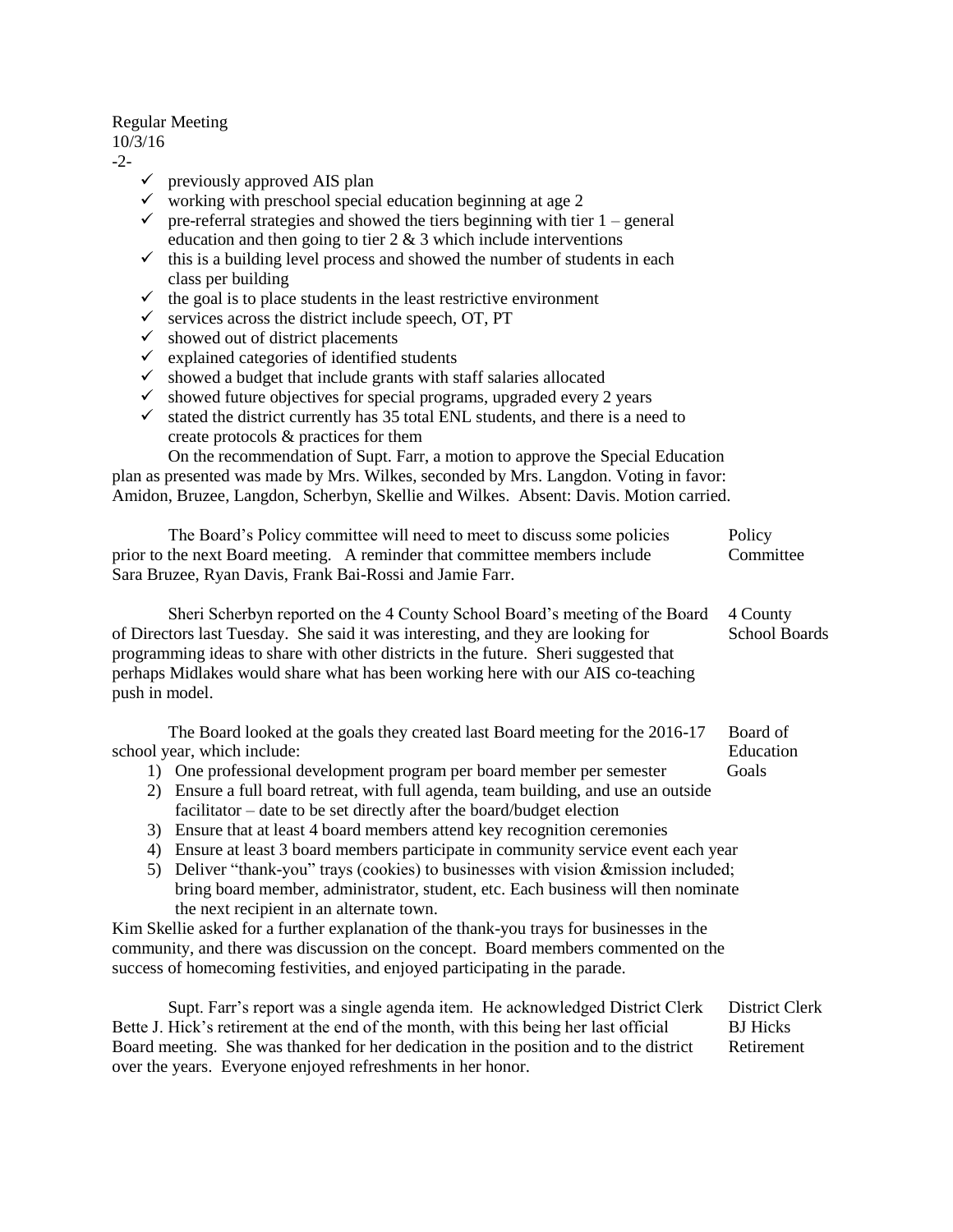Regular Meeting 10/3/16 -3-

On the recommendation of Supt. Farr, a motion to approve the Faculty Faculty Association Agreement for years 2016-2020 was made by Ms. Scherbyn, seconded Association by Mrs. Wilkes. Voting in favor: Amidon, Bruzee, Langdon, Scherbyn, Skellie and Agreement Wilkes. Absent: Davis. Motion carried. Approved

On the recommendation of Supt. Farr, a motion to approve the Aides and Aides and Secretaries Agreement for years 2016-2019 was made by Mrs. Langdon, seconded Secretaries by Ms. Scherbyn. Voting in favor: Amidon, Bruzee, Langdon, Scherbyn, Skellie Agreement and Wilkes. Absent: Davis. Motion carried. Approved

On the recommendation of Supt. Farr, a motion to approve the following SEQR SEQR resolution for a \$100,000 Capital Outlay Project was made by Mrs. Wilkes, Resolution seconded by Mrs. Langdon. Voting in favor: Amidon, Bruzee, Langdon, Scherbyn, Approved Skellie and Wilkes. Absent: Davis. Motion carried.

WHEREAS, the Phelps-Clifton Springs Central School District (the "District") Board of Education has considered, in consultation with its Architectural firm Clark Patterson, the impacts to the environment of following Scope of Work to be completed: One-for-one replacement of electrical systems, including aging lighting fixtures and associated switching.

WHEREAS, the Board has reviewed the scope of the project and has further received and considered the advice of its architects with respect to the potential for environmental impacts resulting from the proposed action; and

WHEREAS, the Board has reviewed the Proposed Action with respect to the Type II criteria set forth in 6 NYCRR part 617.5(c), now therefore;

BE IT RESOLVED, by the Board of Education as follows:

1. The Proposed Action does not exceed thresholds established under 6 NYCRR

Part 617, State Environmental Quality Review Act, (SEQRA).

2. The Board hereby determines the Proposed Action as a Type II action in accordance with the SEQRA regulations.

3. No further review of the Proposed Action is required under SEQRA.

4. This resolution shall be effective immediately.

On the recommendation of Supt. Farr, a motion to approve disposal of MIS Disposal of obsolete/broken items listed below was made by Ms. Scherbyn, seconded by Mrs. Obsolete Langdon. Voting in favor: Amidon, Bruzee, Langdon, Scherbyn, Skellie and Wilkes. Equipment Absent: Davis. Motion carried.  $\blacksquare$ 

Kodak EasyShare CX7530, asset tags#002548, 001326, 002540, 002543 Exacto Electric Pencil Sharpener, asset tag #000502

On the recommendation of Supt. Farr, a motion to approve the following Fundraisers fundraisers was made by Ms. Scherbyn, seconded by Mrs. Langdon. Voting in favor: Approved Amidon, Bruzee, Langdon, Scherbyn, Skellie and Wilkes. Absent: Davis. Motion carried.

 MMS Youth to Youth candy bar sale to run from Sept. 27 to Oct. 20, 2016 MHS Junior Class Great American Fundraiser items from Oct. 4 - 18, 2016 MHS Chess Club selection of NFL picks to run for seven weeks.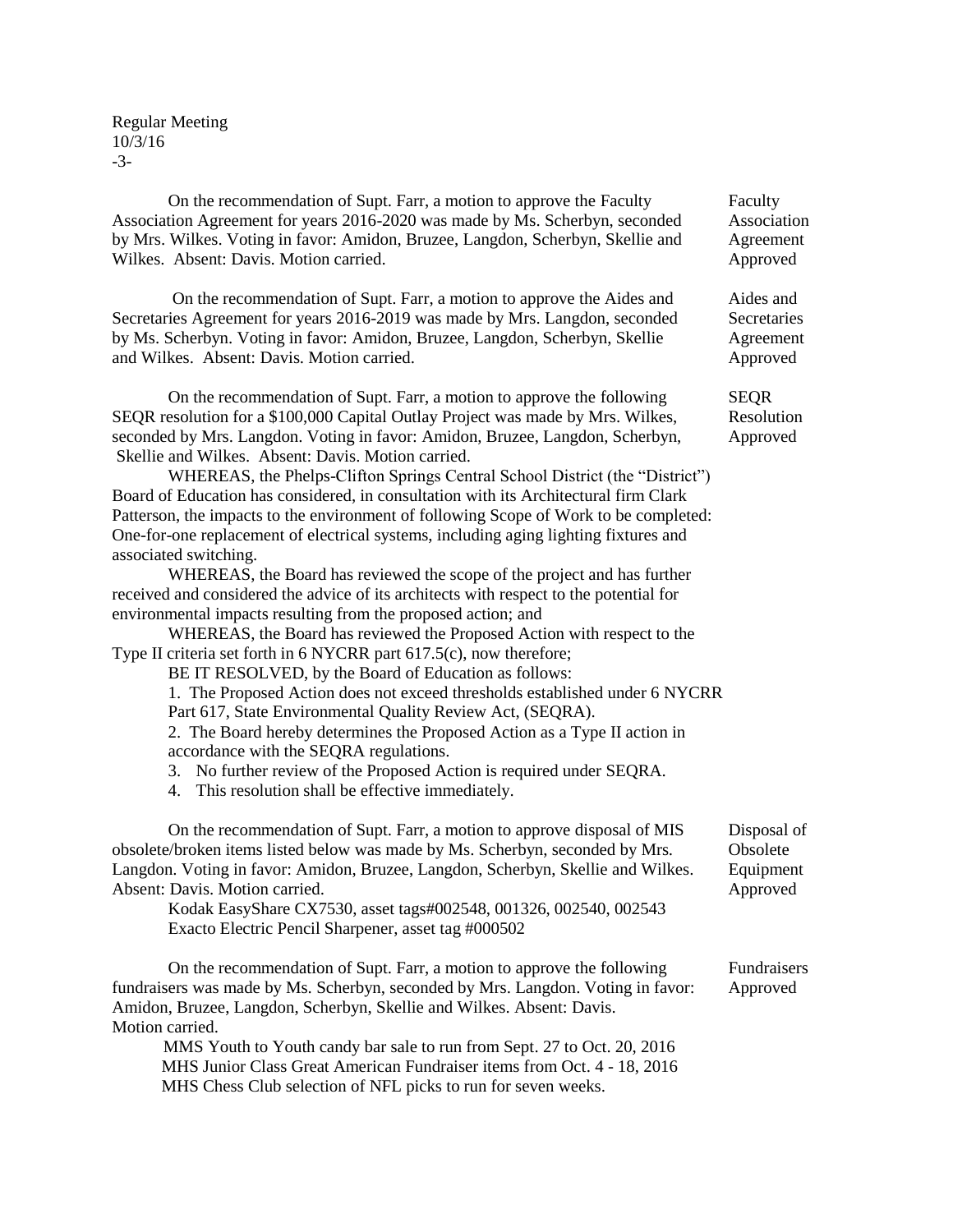## Regular Meeting 10/3/16 -4-

| On the recommendation of Supt. Farr, a motion to approve the following<br>personnel items was made by Ms. Scherbyn, seconded by Mrs. Langdon. Voting in |                                                                                      | Personnel<br>Approved |
|---------------------------------------------------------------------------------------------------------------------------------------------------------|--------------------------------------------------------------------------------------|-----------------------|
|                                                                                                                                                         | favor: Amidon, Bruzee, Langdon, Scherbyn, Skellie and Wilkes. Absent: Davis.         |                       |
| Motion carried.                                                                                                                                         |                                                                                      |                       |
|                                                                                                                                                         | Termination of Kristy VanCamp, Food Service Helper, due to job                       | K. VanCamp            |
| abandonment, effective retroactive to September 6, 2016.                                                                                                |                                                                                      |                       |
|                                                                                                                                                         | Appointment of Nicole Taylor as long-term Guidance Counselor substitute,             | N. Taylor             |
|                                                                                                                                                         | at a salary on Masters Step 1 \$42,057 plus \$330 credits, effective October 6, 2016 |                       |
| to June 30, 2017.                                                                                                                                       |                                                                                      |                       |
|                                                                                                                                                         | Appointment of Ronald Pritchard as School Bus Monitor, at a salary of                | R. Pritchard          |
|                                                                                                                                                         | \$11.95 per hour, effective retroactive from September 6, 2016 to September 5, 2017. |                       |
|                                                                                                                                                         | Appointment of Lynn Morris as Elementary Chorus coordinator, effective               | L. Morris             |
| retroactive to September 6, 2016                                                                                                                        |                                                                                      |                       |
|                                                                                                                                                         | Approval of probationary Food Service Helpers as follows:                            |                       |
|                                                                                                                                                         | Jean Fortin, 33 S Wayne St, Phelps, 14532, at a salary of \$9.79/hour,               | J. Fortin             |
| effective October 4, 2016 to October 3, 2017.                                                                                                           |                                                                                      |                       |
|                                                                                                                                                         | Tim Vangorder, 67 Pratt Rd, Manchester, 14504, at a salary of \$9.79/hour,           | T. Vangorder          |
| effective October 4, 2016 to October 3, 2017.                                                                                                           |                                                                                      |                       |
|                                                                                                                                                         | Approval of substitutes & student helpers as follows:                                | Substitutes           |
| Teachers / Teaching Assistants                                                                                                                          |                                                                                      |                       |
| Ken Smith                                                                                                                                               | Rita Caraballo                                                                       |                       |
| Christina Albrecht                                                                                                                                      | <b>Seth Case</b>                                                                     |                       |
| <b>Curtis Stedge</b>                                                                                                                                    | Laura Bailey                                                                         |                       |
| Mary Tatem                                                                                                                                              |                                                                                      |                       |
| <b>Substitute Cleaners</b>                                                                                                                              |                                                                                      |                       |
| Sarah Smith, Thomas Gordner                                                                                                                             |                                                                                      |                       |
| Substitute Food Service Helper - Ruth Lahr                                                                                                              |                                                                                      |                       |
| Substitute Teacher Aide - Bette Hicks                                                                                                                   |                                                                                      |                       |
| <b>Student Helpers</b>                                                                                                                                  |                                                                                      | Student               |
| Nathan Westbrook Caleb Delgado                                                                                                                          |                                                                                      | Helpers               |
| Leidi Perez                                                                                                                                             | Alexis Chilson                                                                       |                       |
| Sarah Lahr                                                                                                                                              | Hunter Allgood                                                                       |                       |
| Taylor Hutchinson Derrick Jones                                                                                                                         |                                                                                      |                       |
| Kyle Wellman                                                                                                                                            | Kaleb Mahoney                                                                        |                       |
| Alex Ferber                                                                                                                                             | Sarah Wagner                                                                         |                       |
| Kamren Record                                                                                                                                           | <b>Matt Mattoon</b>                                                                  |                       |
| Gavin Record                                                                                                                                            | <b>Trinity Spears</b>                                                                |                       |
| Corey Braden                                                                                                                                            | Daryn Carswell                                                                       |                       |
| Jacob Johnson                                                                                                                                           | Douglas Fagner                                                                       |                       |
|                                                                                                                                                         | Approval of 2016-17 substitutes per attached lists.                                  | 2016-17               |
|                                                                                                                                                         |                                                                                      | Substitutes           |
|                                                                                                                                                         | On the recommendation of Supt. Farr, a motion to approve the following               | Coaching              |

winter coaches was made by Ms. Scherbyn, seconded by Mrs. Wilkes. Voting Appointments Un the recommendation of Supt. Farr, a motion to approve the following Coaching<br>winter coaches was made by Ms. Scherbyn, seconded by Mrs. Wilkes. Voting Appointments<br>in favor: Amidon, Bruzee, Langdon, Scherbyn, Skellie and Motion carried. Ms. Scherbyn questioned what happens if no coach is found? The answer was there would be no team, although there is still time to apply.